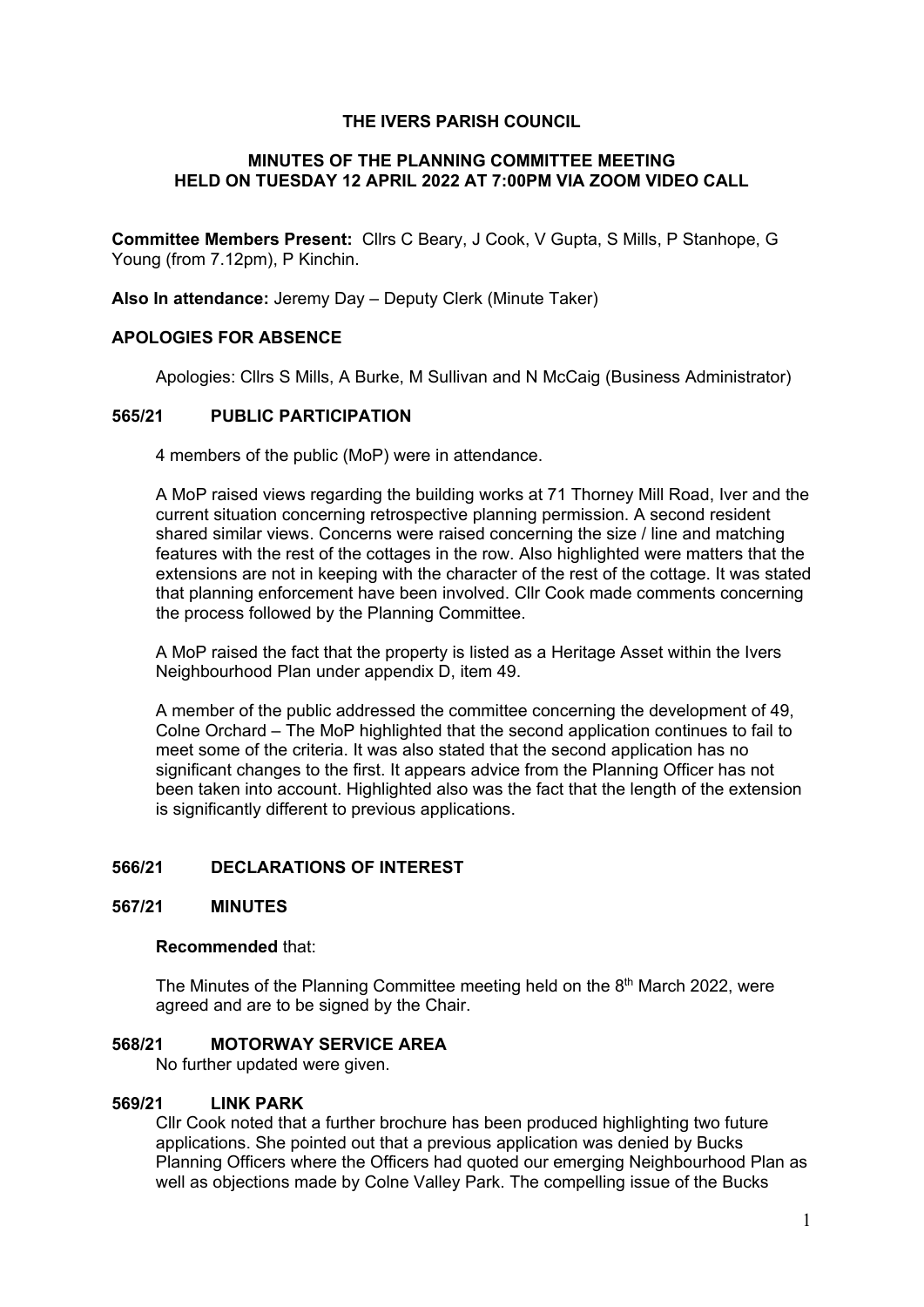mineral policy also featured. It as noted that we have previously objected to and it has been called in for consideration by the Bucks Planning Committee.

The feasibility of contracting the services of technical expertise was discussed to help with our considerations of Link Park & Thorney Park. The advice required includes how there is an assurance that a Data Centre site remains a Data Centre site. Also assistance to maximise the opportunity of receiving S106 money and the development of a draft document for Planning Officers. Matt Brown has the required expertise in both these areas.

# **Recommend** that:

 Matt Brown be contracted to assist with this help and that relevant documentation be passed to him.

# **570/21 PINEWOOD STUDIOS AND ASSOCIATED ROAD WORKS**

CLlr Cook outlined that we are waiting for further info 5 points roundabout to go to Strategic Sites committee.

# **571/21 SLOUGH TOWN CENTRE REDEVELOPMENT**

No further updates were given.

# **572/21 PLANNING APPLICATIONS RECEIVED**

- a) PL/22/0887/PNE **28 Chequers Orchard Iver Buckinghamshire SL0 9NH** TIPC Comments: The Parish Council has no comments to this application.
- b) PL/22/0872/PNE **18 Colne Orchard Iver Buckinghamshire SL0 9NA** TIPC Comments: The Parish Council has no comments to this application.
- c) PL/22/0854/PNE **64 Pinewood Green Iver Heath Buckinghamshire SL0 0QH** TIPC Comments: The Parish Council has no comments to this application. However it would like it noted that Pinewood Green is featured in the emerging Neighbourhood Plan and it is therefore important the character of the area is maintained.
- d) PL/22/0841/FA **64 Pinewood Green Iver Heath Buckinghamshire SL0 0QH** TIPC Comments: The Parish Council has no comments to this application. However it would like it noted that Pinewood Green is featured in the emerging Neighbourhood Plan and it is therefore important the character of the area is maintained.
- e) PL/22/0844/SA **Hawkswood Wood Lane Iver Heath Buckinghamshire SL0 0LG** TIPC Comments: The Parish Council comments that use of this development must be ancillary to use of the main house. Concerns are also raised around road safety and access in this area.
- f) PL/22/0830/FA **39 Richings Way Iver Buckinghamshire SL0 9DB** TIPC Comments: The Parish Council has no comments to this application.
- g) PL/22/0829/SA **32 Leas Drive Iver Buckinghamshire SL0 9RD** TIPC Comments: This access appears to be to the front and the not the rear. If access is for the front then the Parish Council has no comment.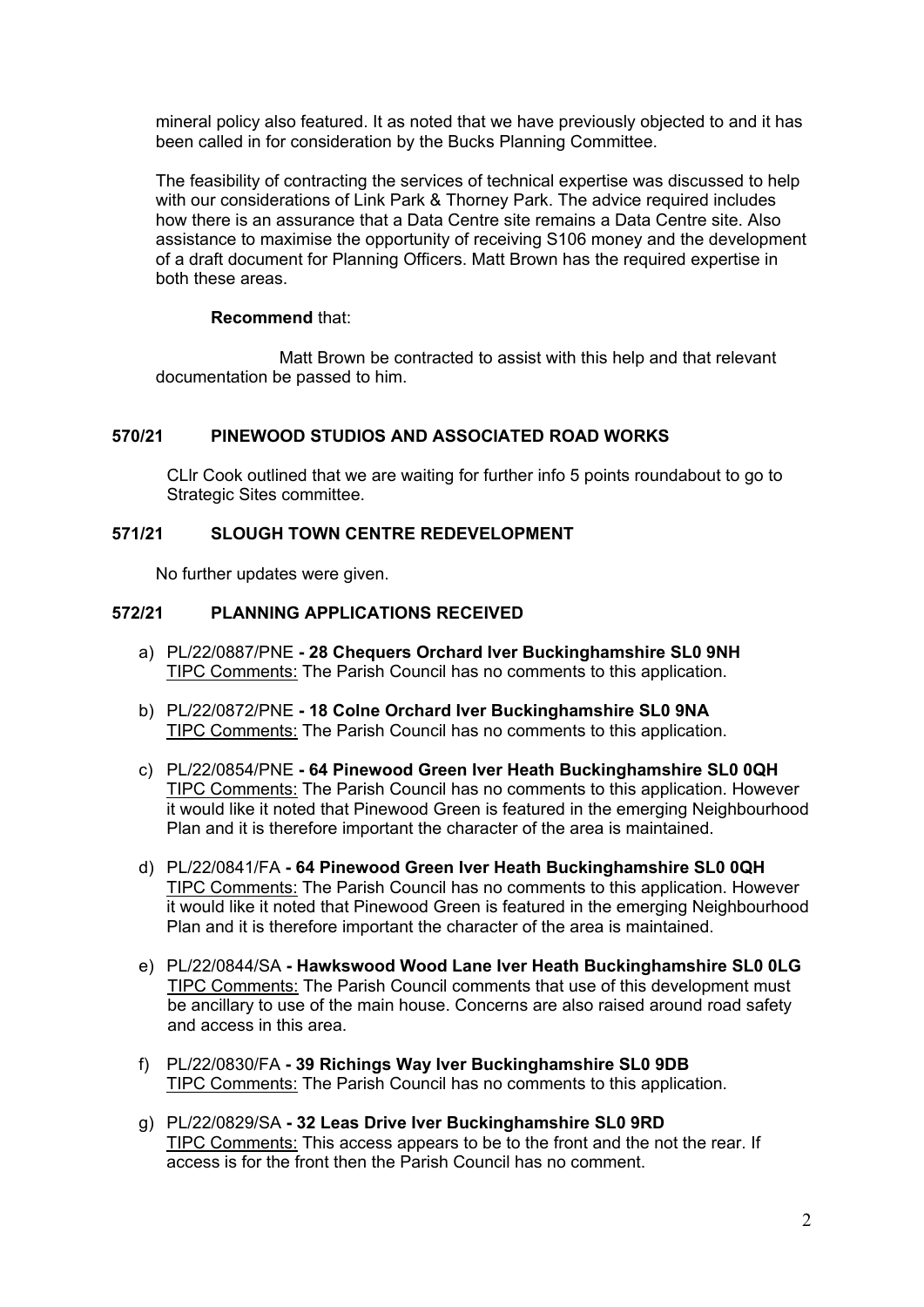- h) PL/22/0766/FA **118 Ashford Road Iver Heath Buckinghamshire SL0 0QF** TIPC Comments: The Parish Council notes that this area is Identified as an area to ensure preservation of the general characteristics of properties in general as noted in the emerging Neighbourhood Plan appendix b.
- i) PL/22/0758/FA (\*) **Iver Flowerland Norwood Lane Iver Heath Buckinghamshire SL0 0EW**

TIPC Comments: The Parish Councils notes that this is a retrospective application – Strongly objection based on the need that this development needs to be keep constrained and have conditioned – there is disregard for neighbours (noise disturbance) and the surrounding roads are not suitable or wide enough. This gives congestion issues as well as air quality concerns. The general safety issue in the area will be caused by vehicle size, traffic generation. It is inconsistent with emerging neighbourhood plan particularly around Traffic Management. NHP. The Parish Council objects to this application and calls it in to the Bucks Planning Committee for consideration.

The Buckinghamshire Council Air Quality Action Plan (July 2021) for the area sets as a priority ( ...Action Plan that focuses on reducing emissions from HGVs should reduce concentrations of NO2 as quickly as possible.) A storage facility has the effect of encouraging the volume of HGV and is contrary to the priorities set by the Action plan.

- j) PL/22/0741/PNE **49 Colne Orchard Iver Buckinghamshire SL0 9NB** TIPC Comments: The Parish Council objects to this development. It is noted that previous objections have been made to previous applications for this development. Should not be considered a permitted development. This application should be called in the Bucks Planning Committee for consideration.
- k) PL/22/0731/FA (\*)- **143 Ashford Road Iver Heath Buckinghamshire SL0 0QE** TIPC Comments: The Parish Council has no comments to this application. Note that the emerging NHP has developed a design code for buildings in this road, found at appendix B of the plan.
- l) PL/22/0698/FA (\*) **21 Pinewood Green Iver Heath Buckinghamshire SL0 0QL** TIPC Comments: The Parish Council has no comments to this application.
- m) PL/22/0697/FA (\*) **25 North Park Iver Buckinghamshire SL0 9DH TIPC Comments:** Whilst the Parish Council supports the activities taking place at this site, it has concerns that the premises itself is not suitable given its size to accommodate the large numbers of attendees. There are existing problems for neighbouring properties with noise pollution and traffic / parking issues in this residential area. Concerns exist concerning the use of a field for parking at busy times. A further concern about the size of the kitchen for the number of attendees is also highlighted.

Noise pollution could be addressed by a suitable noise barrier – Acoustic fabric should be used across the entire building including the ceiling.

The Parish Council queries whether this application require a change of use application.

n) PL/22/0689/FA (\*) - **3 Wood Lane Close Iver Heath Buckinghamshire SL0 0LH** TIPC Comments: The Parish Council has no comments to this application.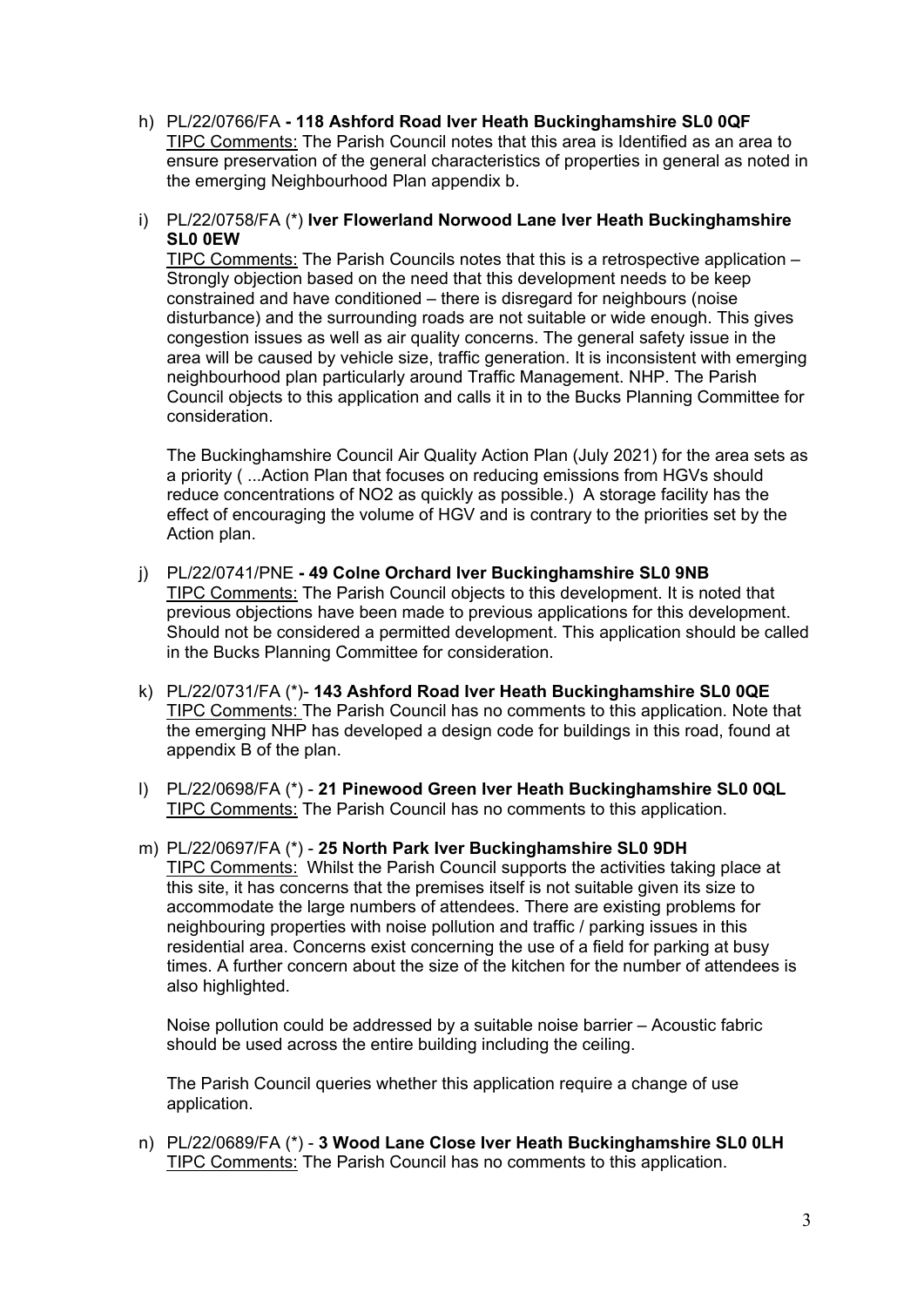- o) PL/22/0483/FA (\*) **3 Potters Cross Iver Heath Buckinghamshire SL0 0BS TIPC Comments: The Parish Council objects to this development. It has already** been developed and contradicts planning regulations EP3 & H11.
- p) PL/22/0029/FA (\*) **Glentana Church Road Iver Heath Buckinghamshire SL0 0RD** TIPC Comments: The Parish Council objects to this development. There in concerns of loss privacy to neighbouring properties. There are existing covenants in the area. There are concerns over the size of the proposed development. Finally this is not in keeping with the emerging Neighbourhood Plan.
- q) PL/22/0950/PNE **Wookey Uxbridge Road Iver Heath Buckinghamshire SL0 0LN**  TIPC Comments: The Parish Council wishes it to be noted that this property has been previously extended and the Green belt policy applies in this application.
- r) PL/22/0828/CONDA **59 Richings Way Iver Buckinghamshire SL0 9DB** TIPC Comments: The Parish Council has no comments to this application.
- s) PL/22/0729/FA **16 Anslow Gardens Iver Heath Buckinghamshire SL0 0BW** TIPC Comments: The Parish Council has no comments to this application.
- t) PL/22/0794/FA **71 Thorney Mill Road Iver Buckinghamshire SL0 9AH** TIPC Comments: Object to retrospective planning permission. The development offends our emerging Neighbourhood plan as this row of cottages are listed as heritage assets in Appendix 60. The development's windows overlook the neighbouring property so there is significant loss of privacy. There is significant loss of visual character and amenities as well as loss of a historic right of way. The development is not in keeping with other properties and particularly destroys line view of the back of the properties. The Parish Council objects and calls it in to the Buckinghamshire Planning Committee and request heritage assessment. This development is with the Green Belt so the Green Belt policy applies.

# **573/21 CORRESPONDENCE RECEIVED**

The following correspondence were received by the Committee:

• A pre-application notification letter regarding land at Shannon Group HQ site, Seven Hills Road, Iver Heath, Iver, Buckinghamshire, SL0 0PA – Appendix 10a.

An invitation has been sent to a presentation at Iver Heath Village Hall on Thursday 21st April between 3.30pm and 4.30pm ahead of the public being invited 4.30pm. It was noted that this is during the working day. Cllr Cook agreed to send email to Councillors to arrange a time (e.g. 6pm) when they to go 'en masse'.

• Notification of an amended application – Appendix 10b: **PL/21/3644/FA** Change to application boundary and amended plans/documents **Northern Part Of Former Woodlands Park Landfill Site, Land South Of Slough Road, Iver Heath, Buckinghamshire.** Construction and operation of a 57MW battery storage facility, landscaping, fencing, and extension and widening of internal site access track.

It was noted that the Parish Council had previously objected and that we should call this in for consideration by Bucks Planning Committee.